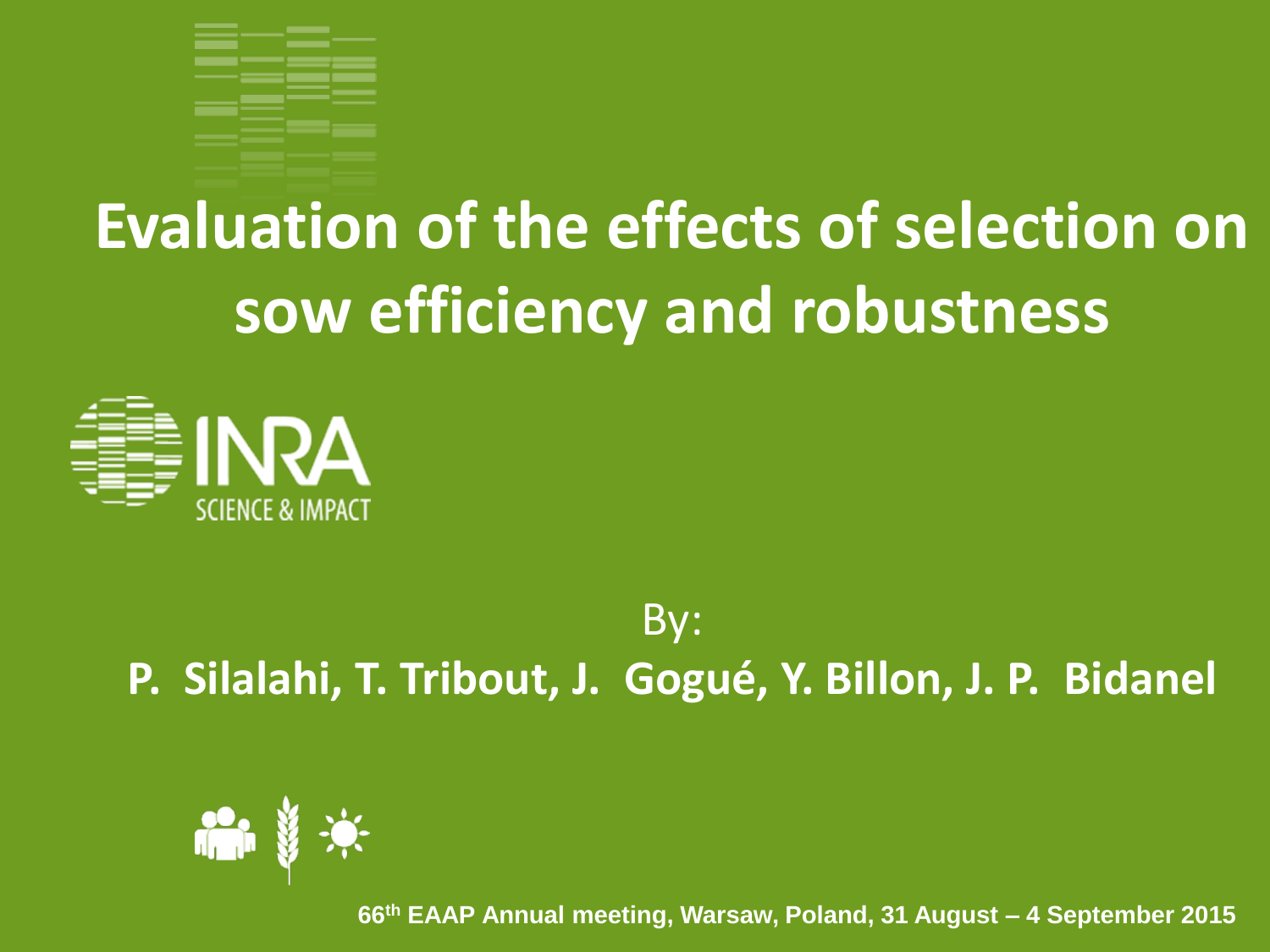



- Selection has been successful in many pig populations
- Selection may unfortunately be accompanied by detrimental effects
- E.g. an increase in piglet mortality has been shown in many populations

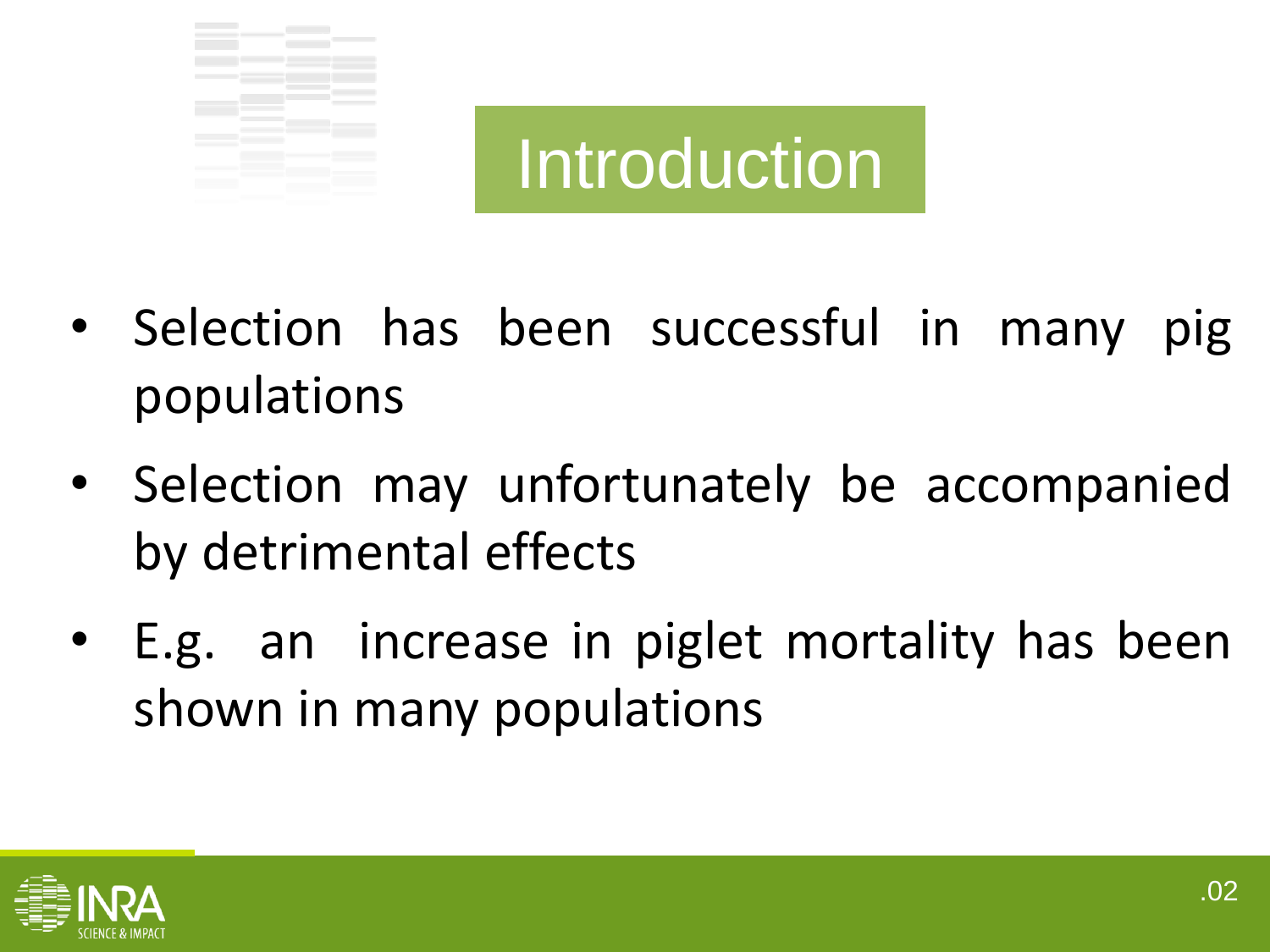### Objective of the study

#### To estimate the effects of selection on:

- Sow reproductive efficiency
- Traits related to robustness

**Using an experimental design based on frozen semen**

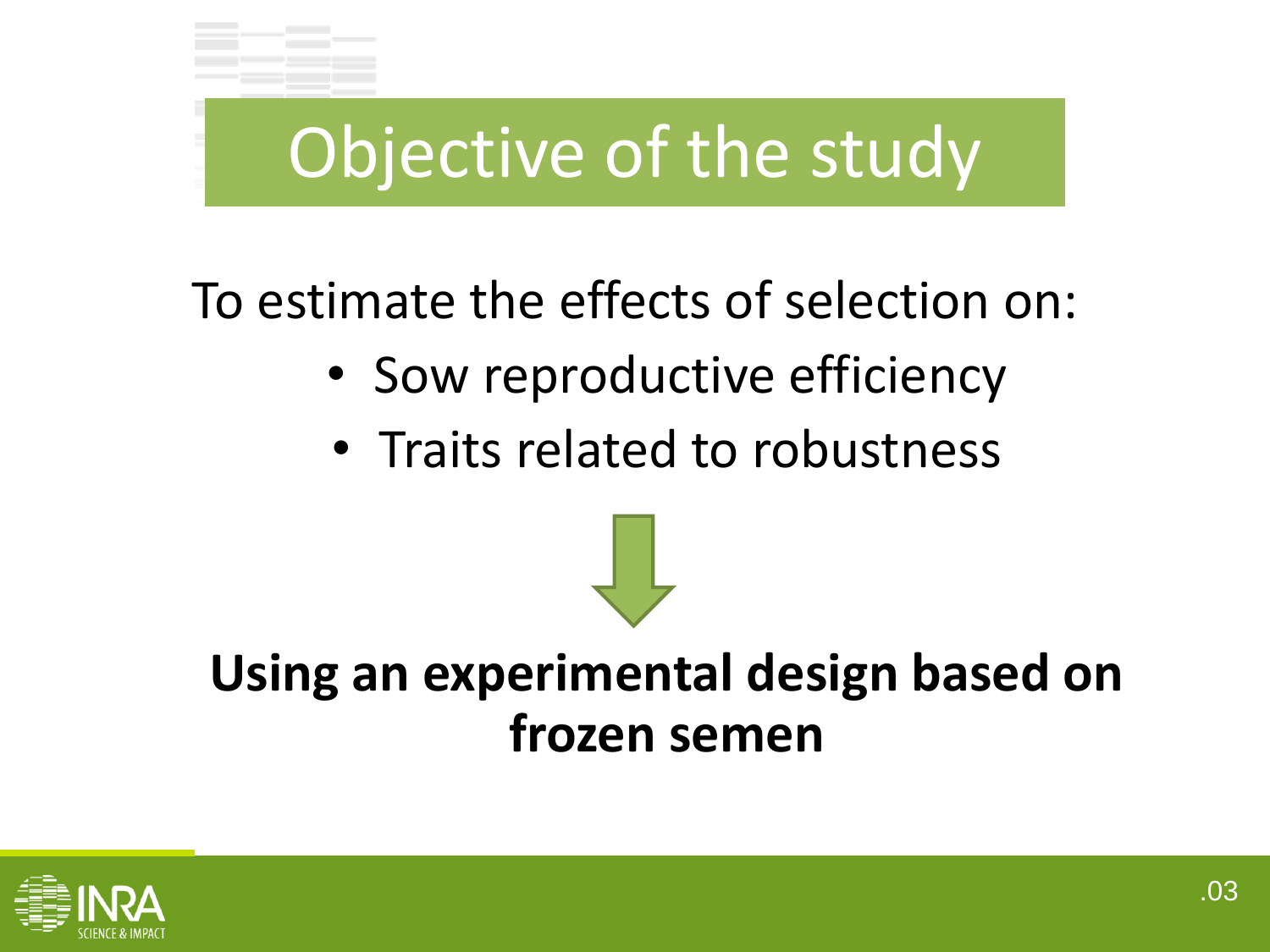### Experimental design (1/2)



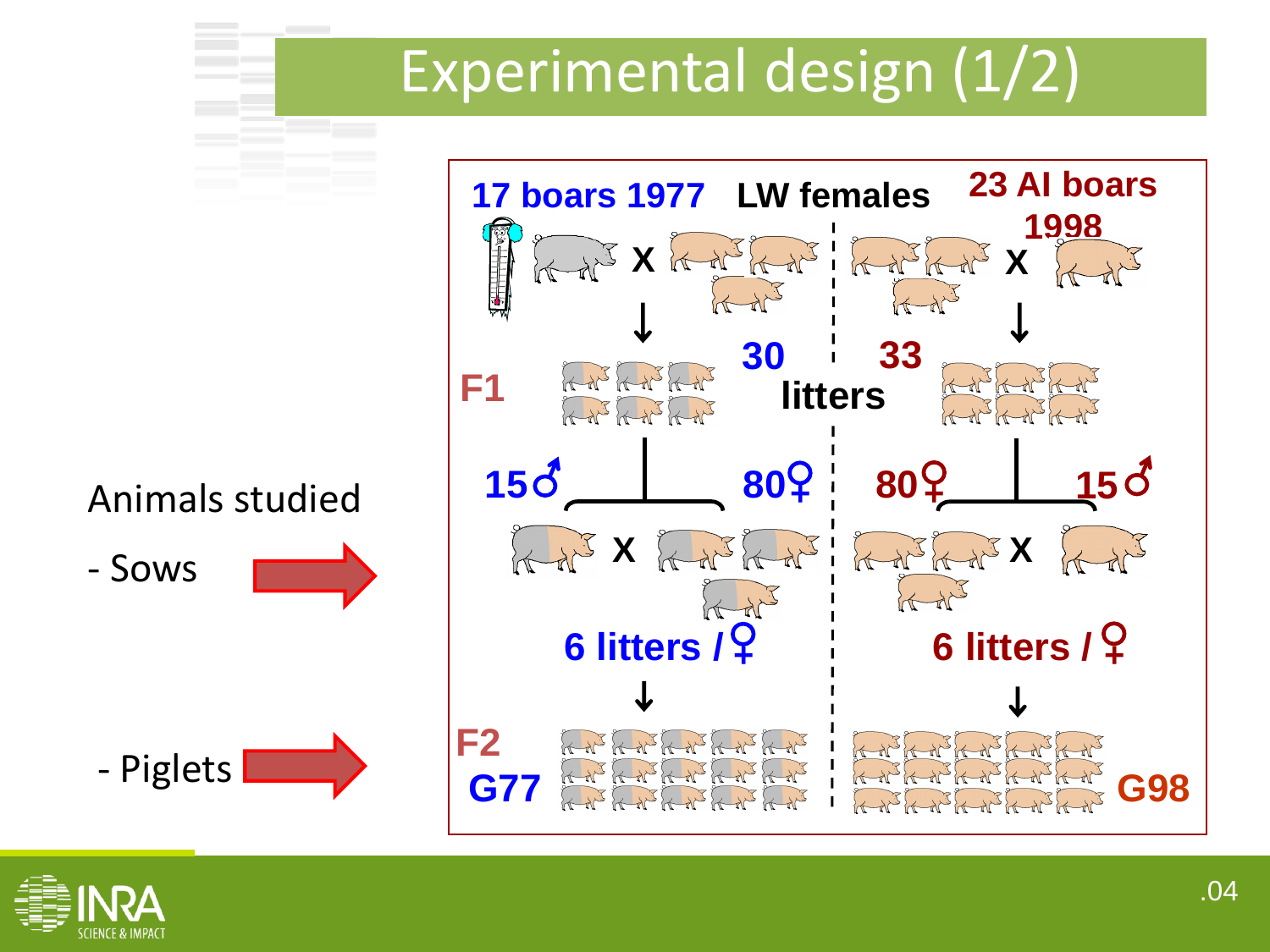

#### **Litter size standardized within 24h after birth**

#### **Cross fostering of 50% of piglets across genetic group**

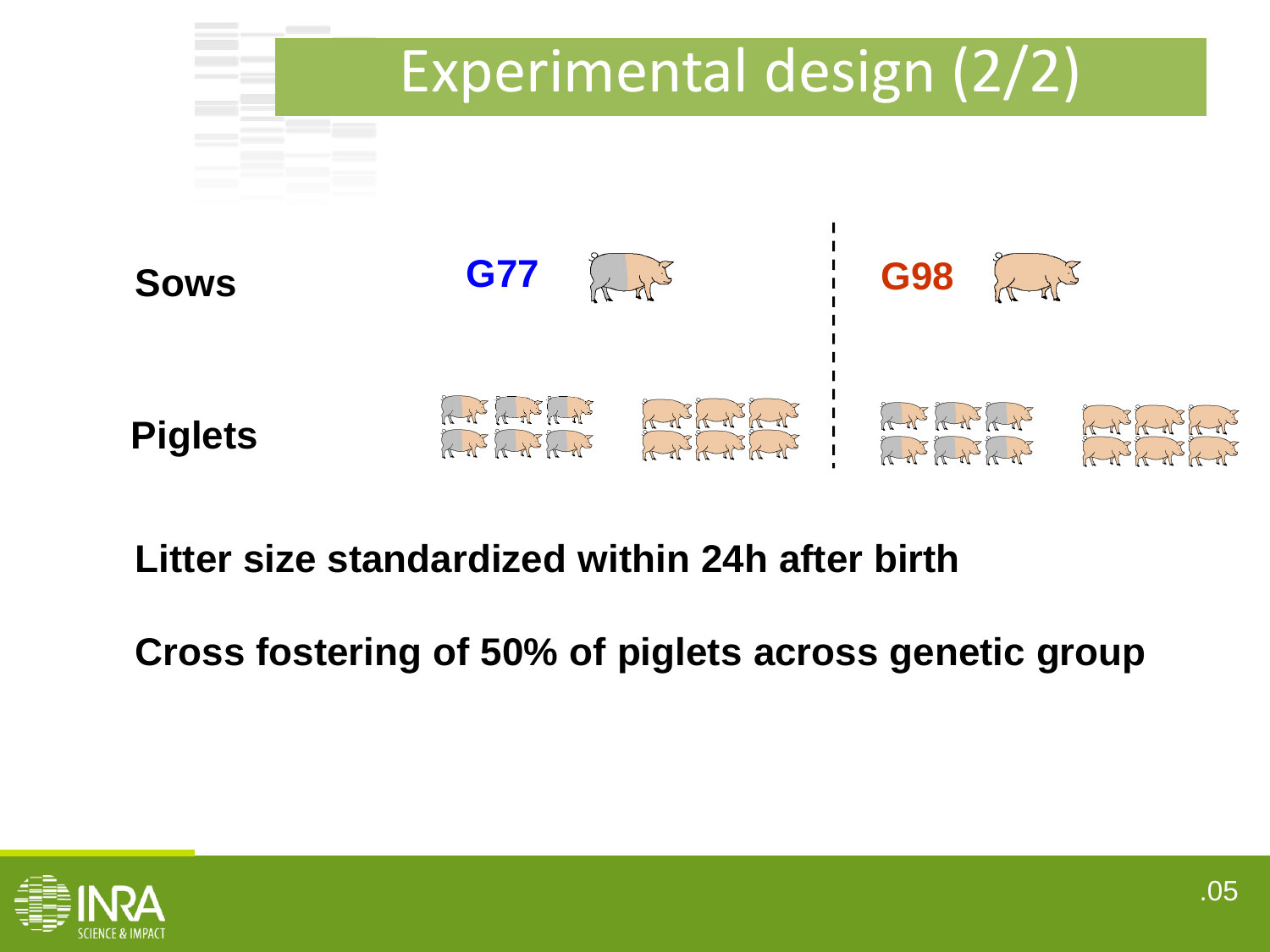# Traits investigated (1/2)

- **Traits related to sow reproductive efficiency**
	- Age at puberty
	- Ovulation rate, prenatal survival
	- Litter size and weight at birth and at 21d
	- Weaning to estrus interval
	- Colostrum and milk composition

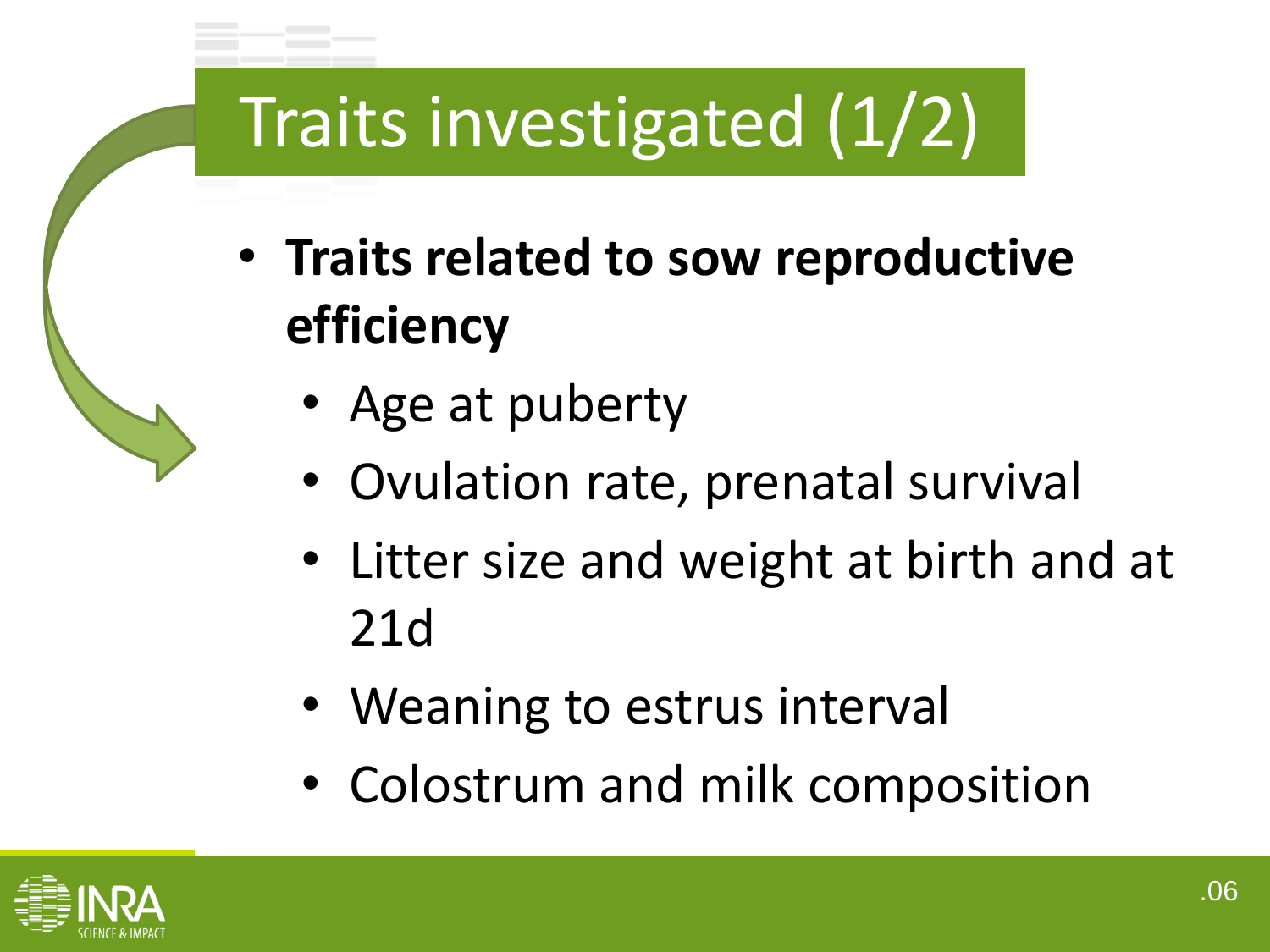## Traits investigated (2/2)

- **Traits related to robustness**
	- Sows longevity
	- Piglet survival
	- Variability of sow performance across parities
- **Global indicators**
	- Ratio of TNB and LWB during lifespan and productive life

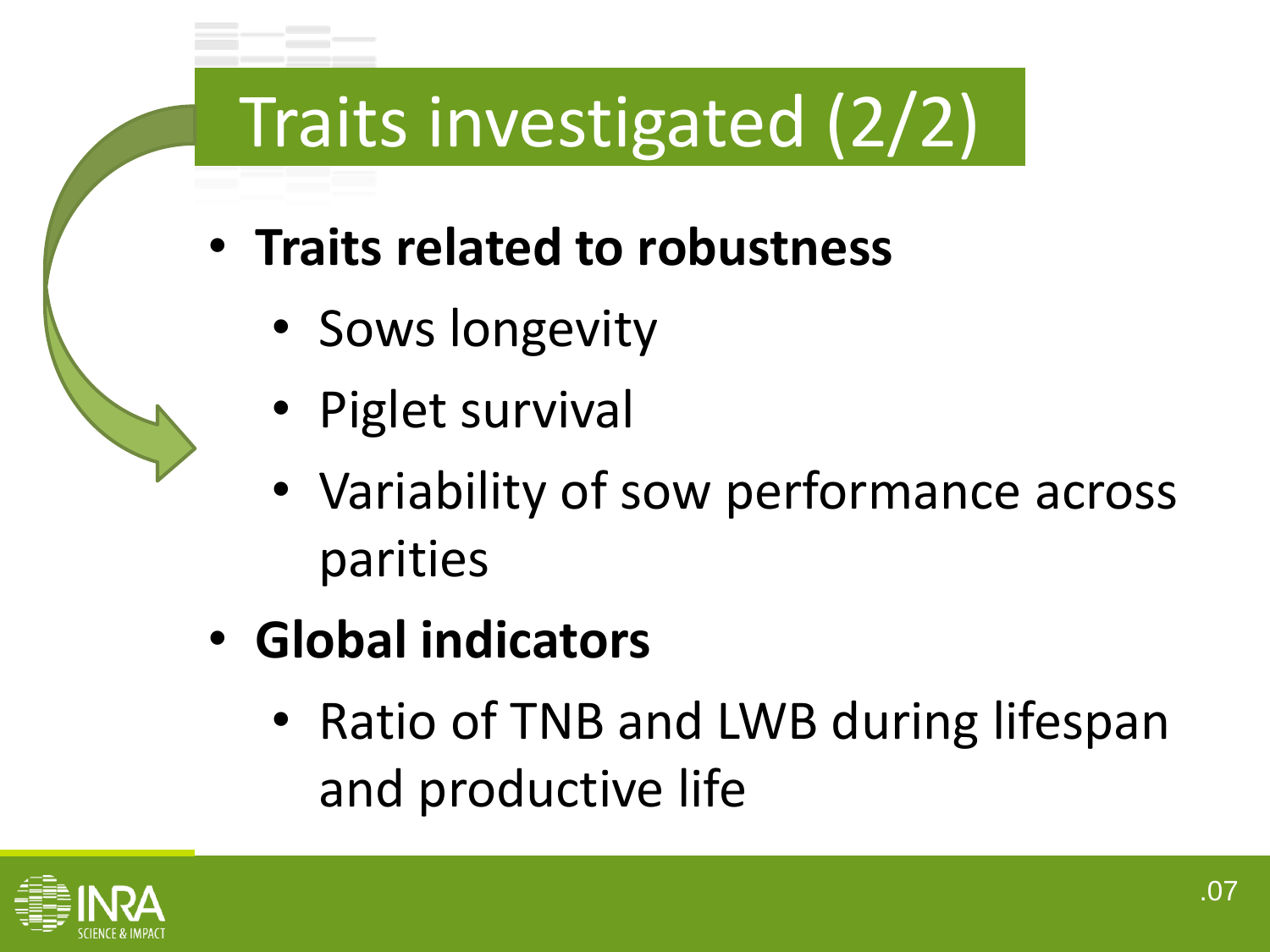### Statistical analysis

- Traits were analysed using mixed linear models with the SAS Mixed procedure
- **Model** 
	- fixed effects of: genetic group, parity, herd, batch within herd
	- random effects: sow within genetic group
	- Covariates : litter size / individual weight at birth when appropriate
- Heterogeneous variances across groups used when appropriate

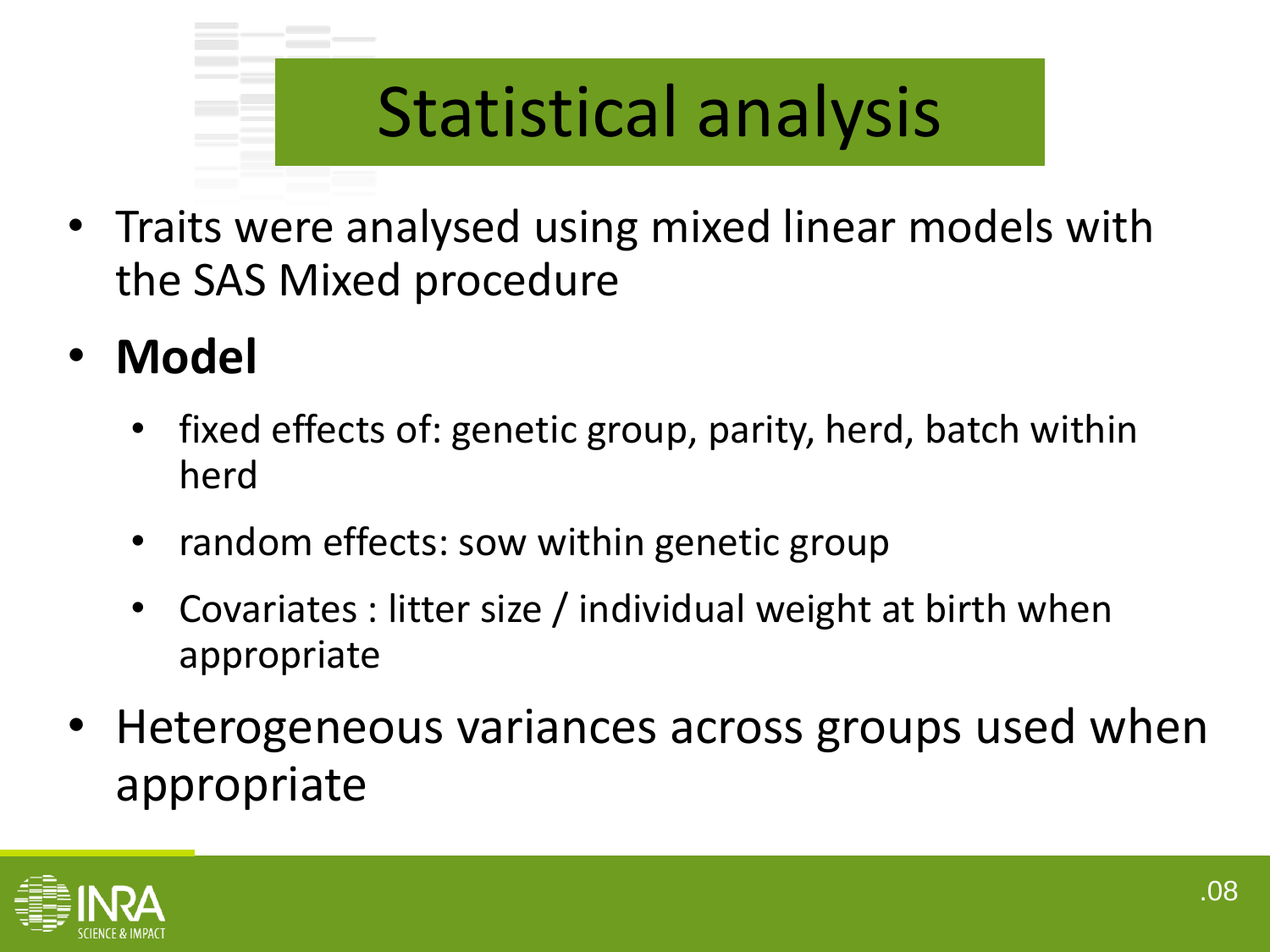# Corpus lutea and litter size



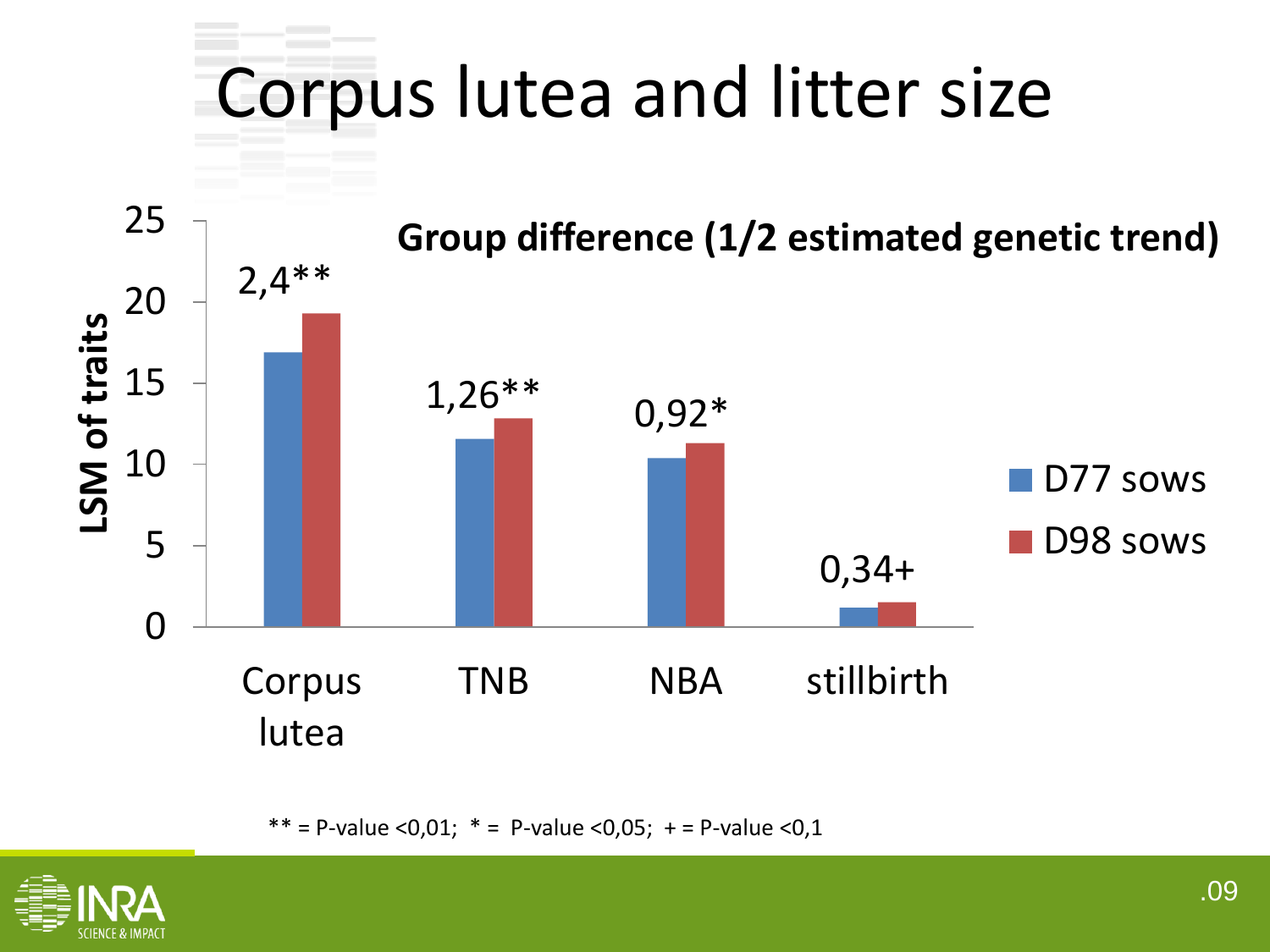# Litter weight performance

#### **Group difference (1/2 estimated genetic trend)**



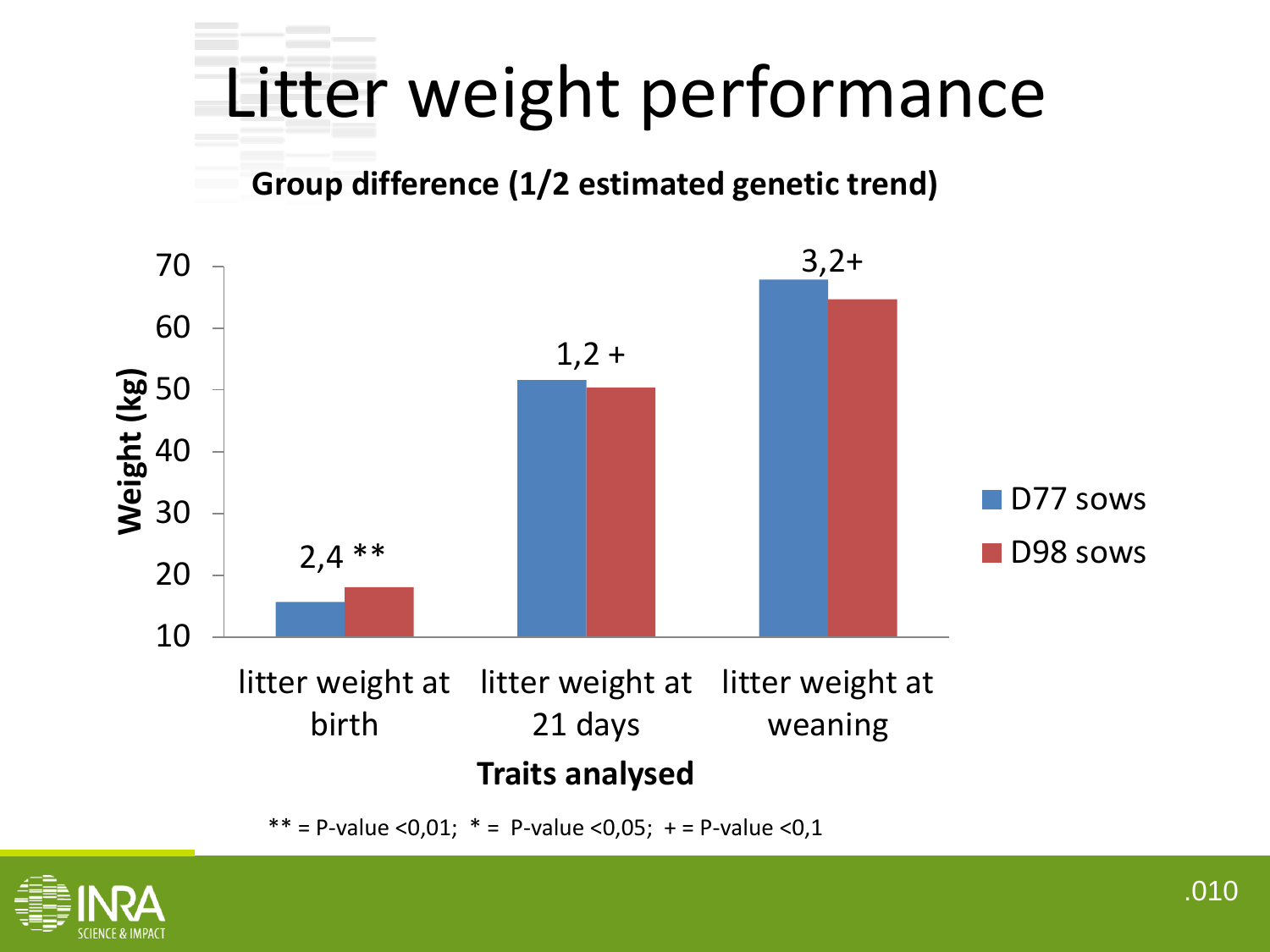# Milk quality

| Trait $1\%$ )   | <b>Mean</b>      |                  | $Pr$ >   t   for H0 : |
|-----------------|------------------|------------------|-----------------------|
|                 | D77 sows         | D98 sows         | $\Delta Ga = 0$       |
| DM col          | $22.08 \pm 1.05$ | $21.23 \pm 0.97$ | 0.55                  |
| DM milk         | $19.47 \pm 0.38$ | $19.97 \pm 0.35$ | 0.35                  |
| PR col          | $9.04 \pm 0.81$  | $9.03 \pm 0.76$  | 0.98                  |
| PR milk         | $5.01 \pm 0.11$  | $5.02 \pm 0.10$  | 0.92                  |
| <b>FAT col</b>  | $7.99 \pm 1.07$  | $7.69 \pm 0.97$  | 0.82                  |
| <b>FAT milk</b> | $7.24 \pm 0.40$  | $8.37 \pm 0.36$  | 0.03                  |
| Lact col        | $3.5 + 0.39$     | $3.4 + 0.35$     | 0.83                  |
| Lact milk       | $4.8 + 0.40$     | $5.7 + 0.58$     | 0.25                  |

DM col = colostrums dry matter; DM milk = milk dry matter; PR col = colostrums protein; PR milk = milk protein; FAT col = colostrums fat; FAT milk = milk fat; Lact col = colostrums lactose; Lact milk = milk lactose.

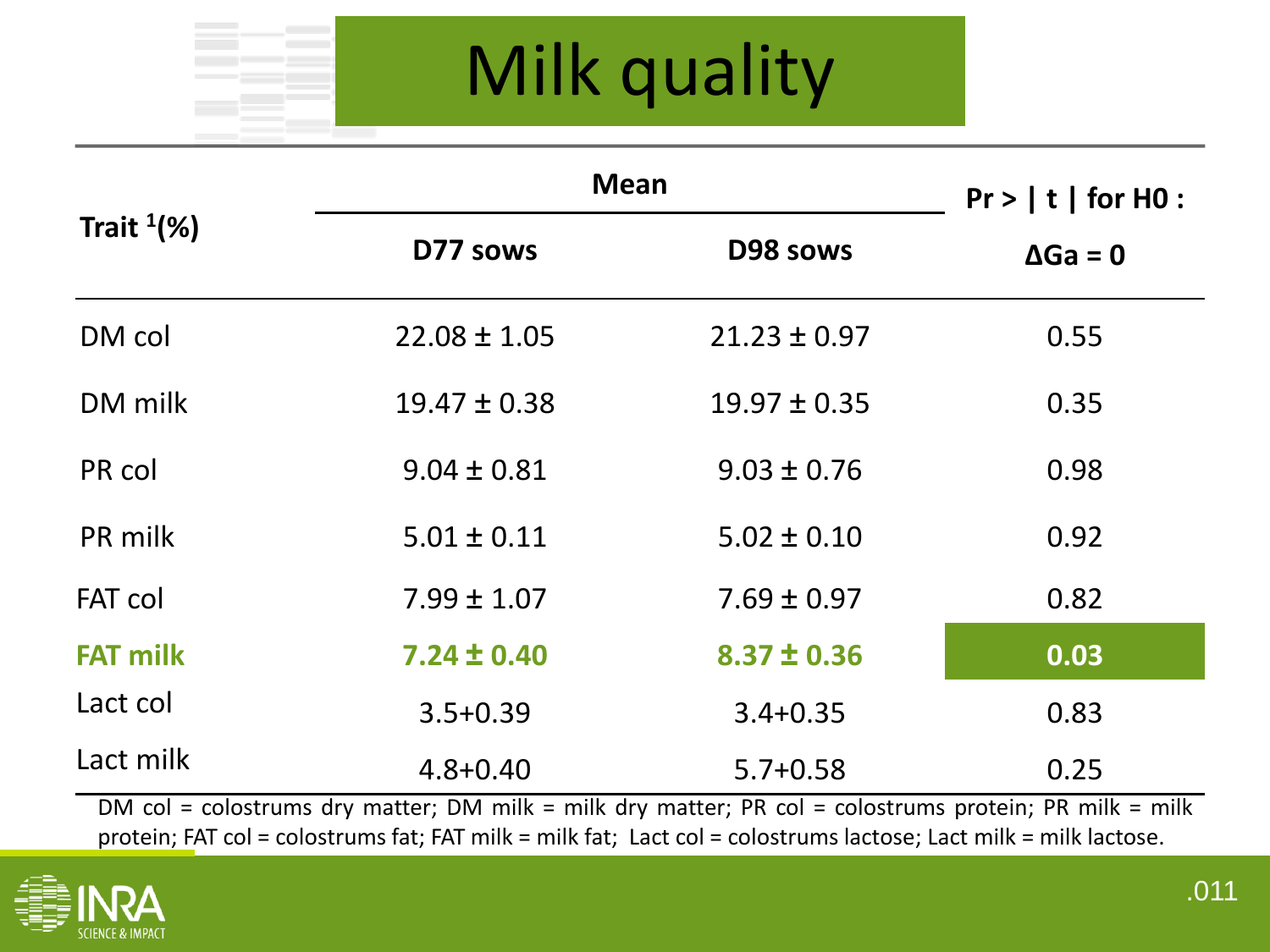

## Sow longevity

#### **Group difference (1/2 estimated genetic trend)**



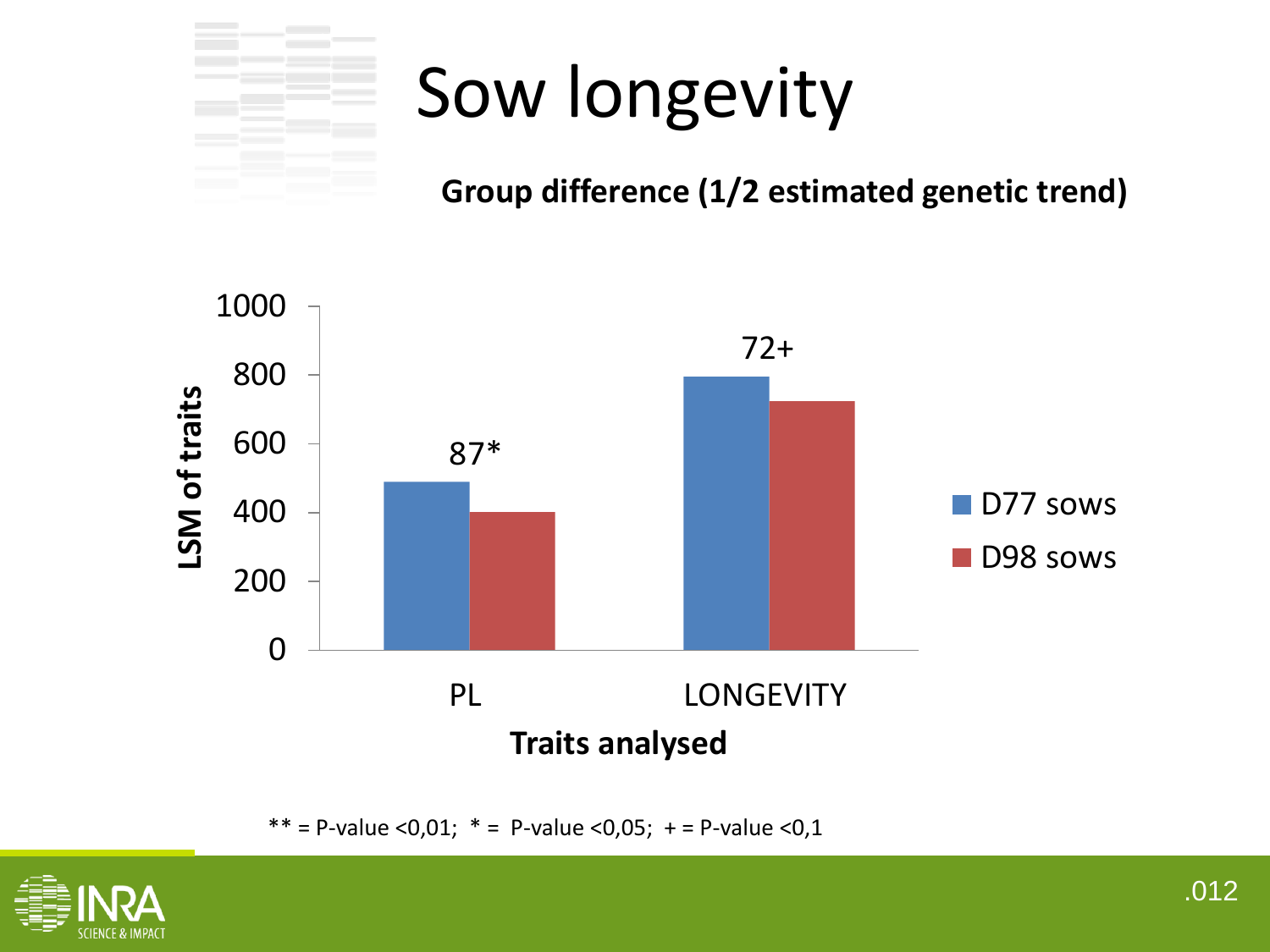### Sows lifespan efficiency

#### **Group difference (1/2 estimated genetic trend)**



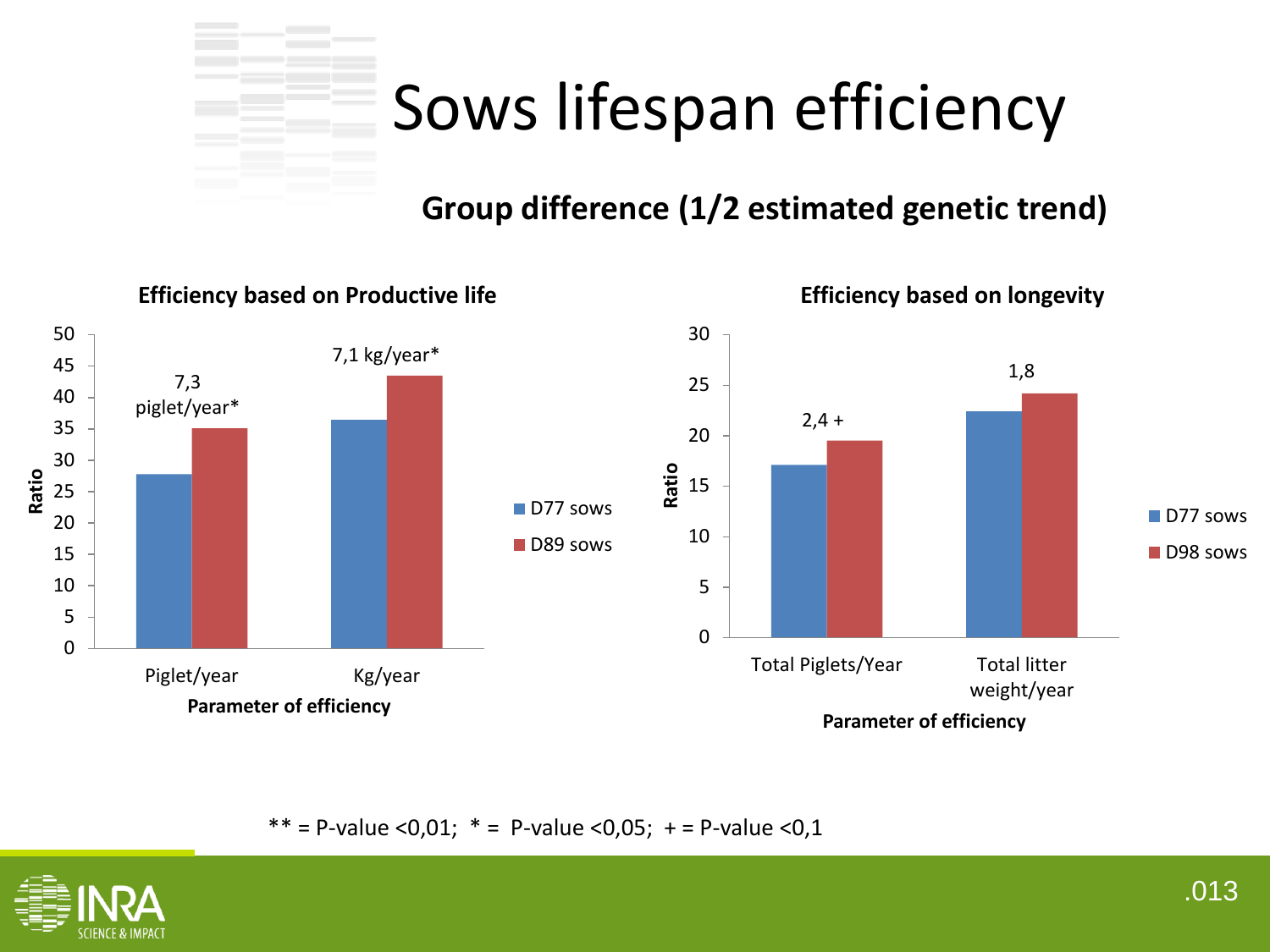### Residual standard deviation of sow performance across parities

#### **Group difference (1/2 estimated genetic trend)**



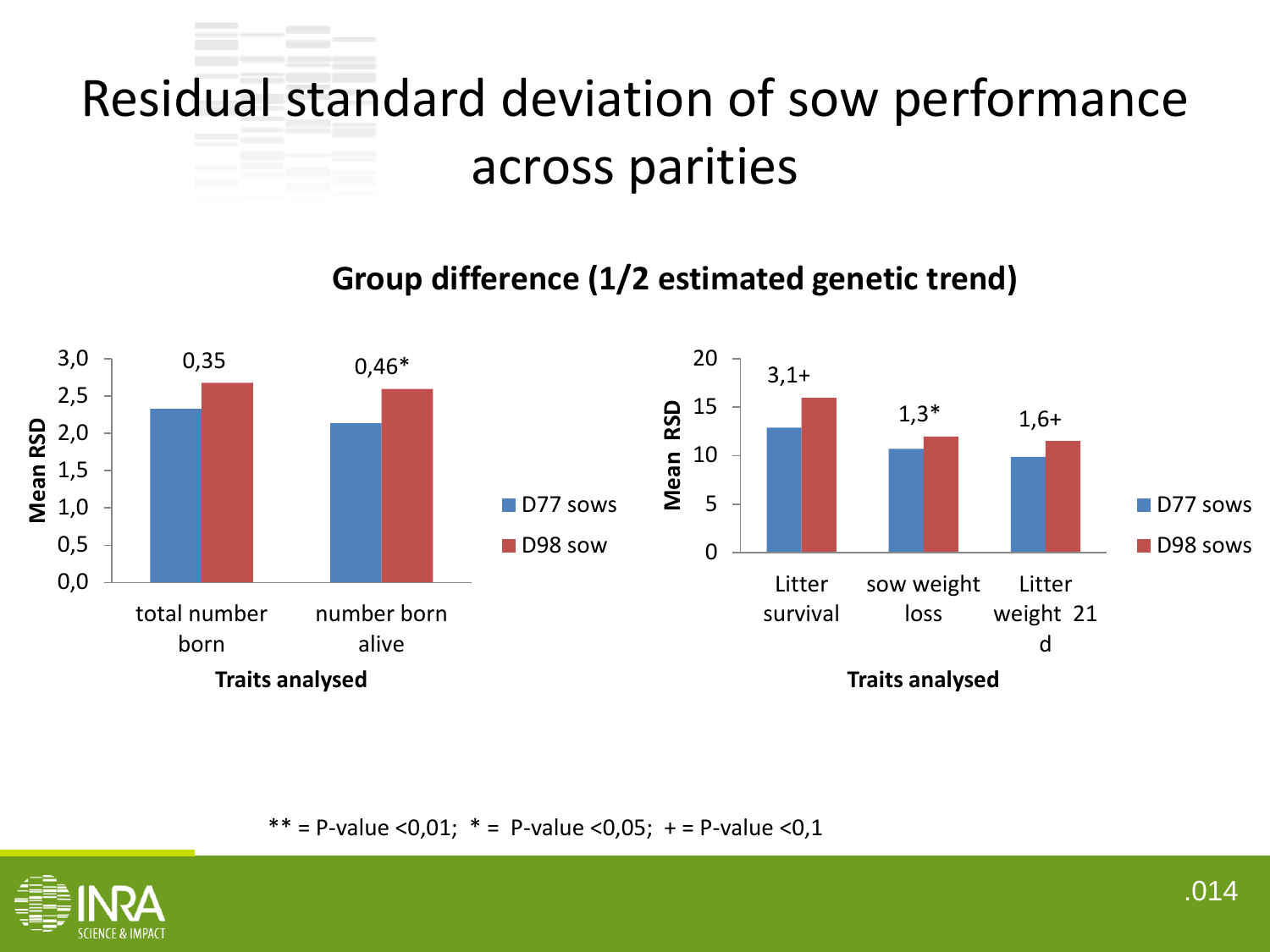### Within litter residual standard deviation of piglet weight

**Group difference (1/2 estimated genetic trend)**



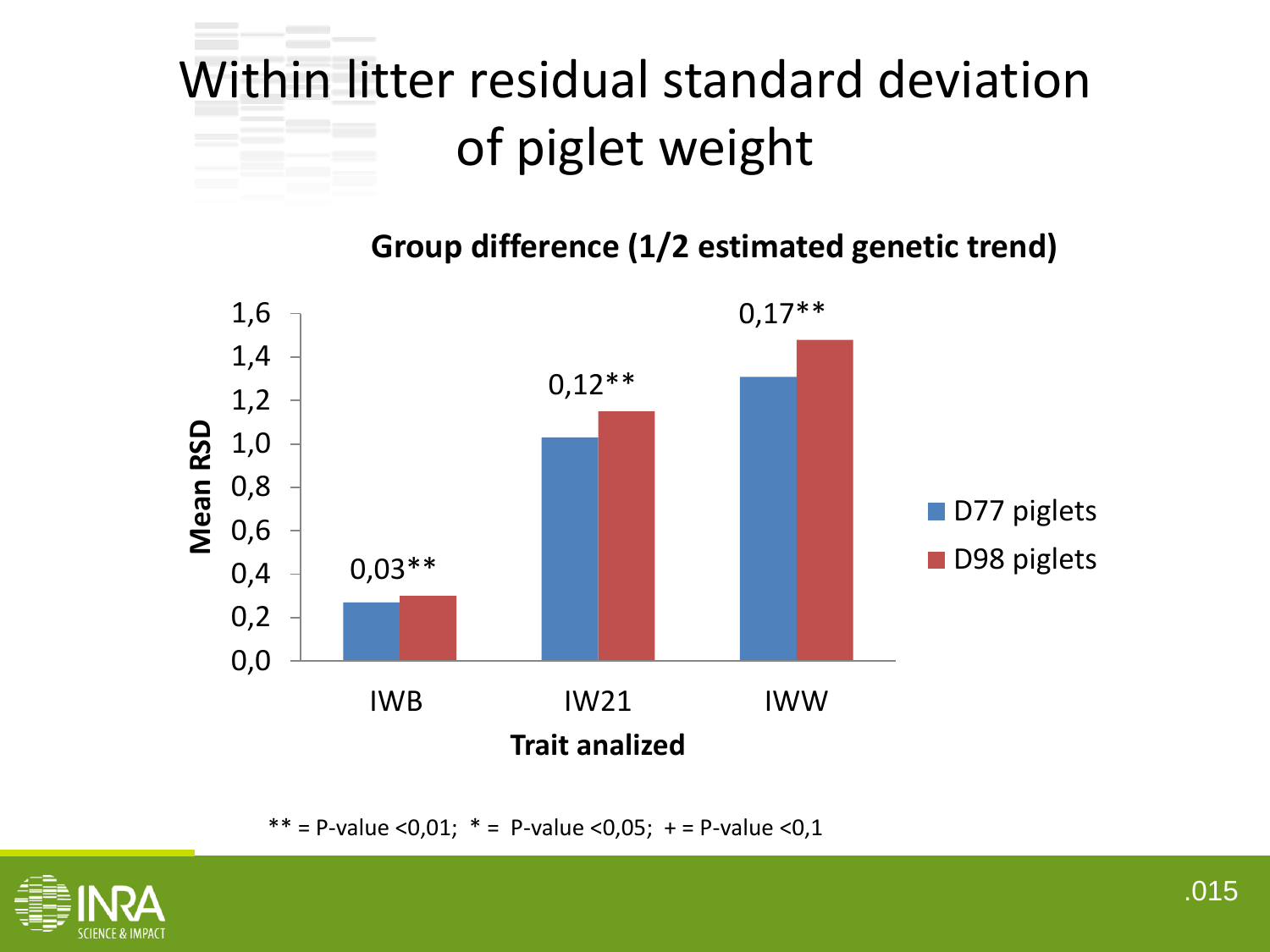

# Conclusion

- Sows produced more and bigger piglets after 21 years of selection
- Conversely, selection had unfavourable effects on:
	- Sow milk production (after litter size standardisation)
	- Longevity and productive life
	- Variability of sow performance across parities was increased
	- Within litter variability of piglet weight was increased
- $\Rightarrow$  has led to changes in the selection goal
	- $\Rightarrow$  Integration mean and standard deviation of piglet weight in the selection goal